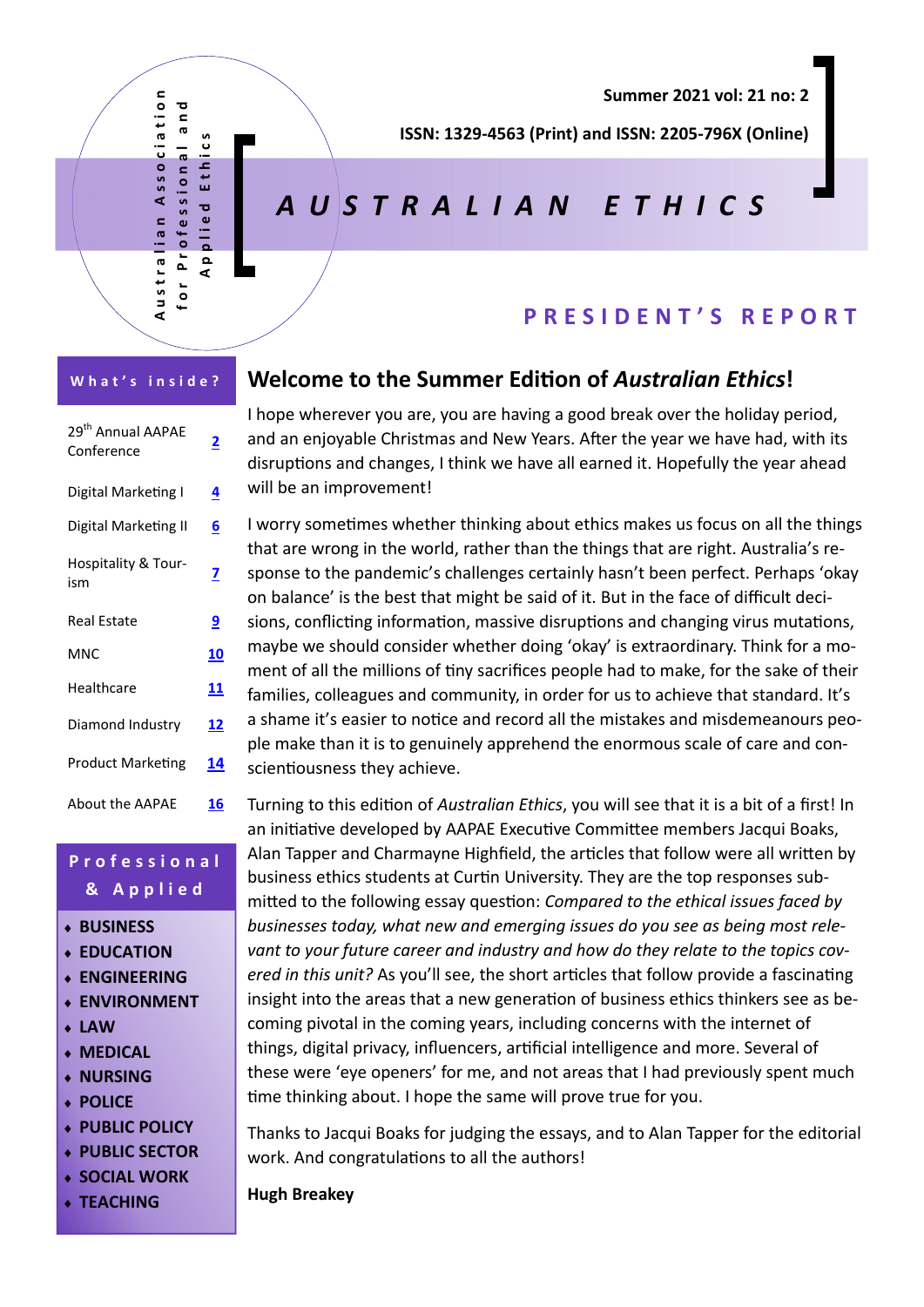## **29th ANNUAL AAPAE CONFERENCE**

**To be hosted by:** 

## **The School of Management and Marketing**

Curtin University, Bentley, WA 6102

# Tuesday 6<sup>th</sup> – Friday 9<sup>th</sup> September 2022

Online Conference via Zoom

**CONFERENCE THEME** 

# **ETHICS IN MANAGEMENT: Business and the Professions**

Management and leadership roles across business and the professions present us with a wide range of ethical issues and questions. These are apparent and pressing to those of us who are in such roles, those of us who aspire to be, and those of us who are subject to the decisions and actions of others in leadership and management roles. This is perhaps especially true in the professions.

The effects on our day to day lives are unavoidable and wide ranging and never more so than in times of flux and crisis.

As well as the specific ethical challenges that arise in management and leadership roles, there are many more general questions such as:

- Are management and leadership ethically special in some way?
- Does being in a management or leadership role present ethical challenges that are substantially different from day to day life or are the impacts of leaders' and managers' decisions just greater?
- Is ethics for leaders and managers the same as for the rest of us?
- $\bullet$  Are such challenges analogous to the ethical issues and questions faced in the professions generally?
- What do we have a right to expect from leaders and managers?

The AAPAE conference 2022 will focus on these questions. Papers that explore the AAPAE's area of interest in general are also, as always, very welcome.

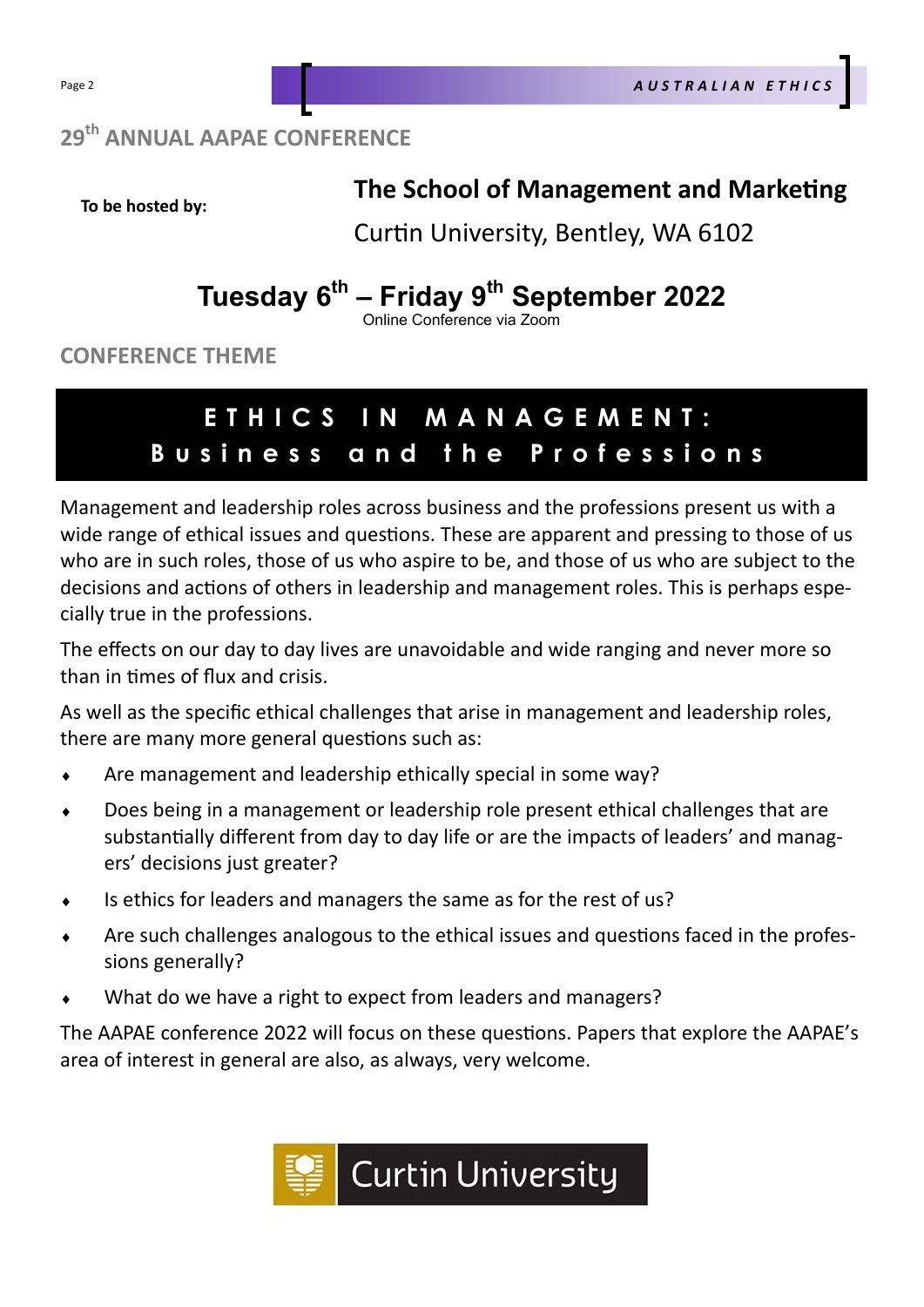**EDUCATING FOR** 

**Edited by Michael Schwartz** 

RESEARCH IN ETHICAL **ISSUES IN ORGANIZATIONS** 

. . . . . . . . . . . .

**VOLUME 24** 

Guest Editors: Charmayne Highfield

**AAPAE** 

**ETHICAL SURVIVAL** 

### **CALL FOR PAPERS …**

The Conference Committee warmly invites submissions for the 29<sup>th</sup> Annual AAPAE Conference from individuals (and teams) from all disciplines and professions who are interested in advancing the understanding, teaching, and practice of professional and applied ethics. As always, the annual conference atmosphere is sure to be one of collegiality and encouragement and a great space for newbie researchers (as well as seasoned presenters) to showcase their work. The call is out for abstracts and papers related to the central theme and other issues in applied ethics and the professions.

### **PUBLICATION OPPORTUNITY**

Authors of papers presented at the conference will be invited to submit completed papers to the AAPAE's associated journal, *Research in Ethical*  **Issues in Organizations (REIO).** 

REIO is a peer reviewed journal, listed in the ERA submitted journals list and the ABDC list, and all submitted papers will go through a rigorous double-blind review process to determine suitability for publication. Please note submission for peer review prior to the conference does not guarantee acceptance for publication.

### **BEST PhD PAPER presented at the Conference**

First prize is an award for A\$250 and second prize A\$100. Submission deadline for full papers is:

### **Monday, 8 August 2022**

For further information regarding the Best PhD paper award, please email info@aapae.org.au

### **REGISTRATION IS NOW OPEN—FREE FOR AAPAE MEMBERS**

The conference registration form can be downloaded from the AAPAE website: www.aapae.org.au. Please email your completed form to **Dr Jacqueline Boaks** at jacqueline.boaks@curtin.edu.au to express your interest to attend and obtain the conference link and password.

**AAPAE Members—FREE Non‐concessional—A\$30 Student —A\$25**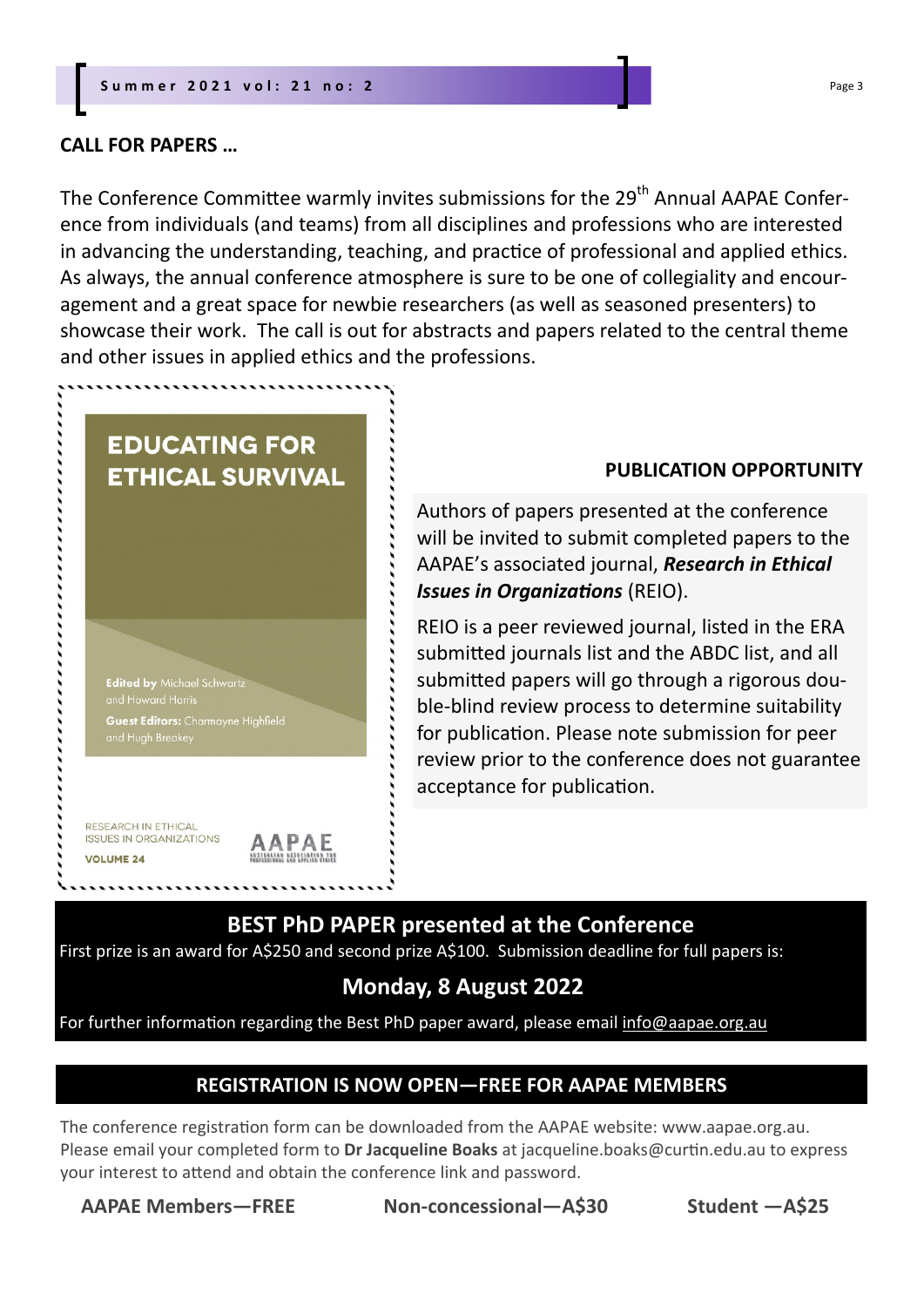### **MANDISH LATCHMAN—DIGITAL MARKETING IN THE BEAUTY INDUSTRY**

New and emerging issues include eco-friendly packaging, animal exploitation, having an organic audience and being transparent, and Internet of Things and Virtual Reality. I identify new and emerging issues relevant to the career of a digital marketing manager in the beauty industry and these issues are liaised to several further topics. Four issues have been identified and the following paragraphs explore each of the issues.

### *Eco‐friendly packaging*

It is undeniable that many customers are mindful about their actions now in the  $21<sup>st</sup>$  century. People are more concerned about the environment. This paragraph mainly explores packaging of makeup items. As a digital marketer in the beauty industry, it is imperative that one is up-to-date and proactive about trends in the market. Here it means that customers, being more environmentally friendly, will either seek for thoughtful packaging which can be reused or perishable without harming the environment. A good current example here is MAC Cosmetics encouraging customers to bring back packaging so that they can be reused or recycled. However, the problem for marketers can be the price. Sustainable designs cost more than usual plastic materials. Hence, the challenge for digital marketers is to come up with environmentally friendly products and packaging with a price suiting the target market.

### *Animal exploitaƟon*

Animal exploitation occurs in two ways in the beauty industry. Firstly in the makeup ingredients, and secondly, for product testing. Animals such as snails, rhinoceros, snakes, and elephants are used for product ingredients. Customers are now more knowledgeable about skin care ingredients, and hence are aware of, for example, anti-ageing products in the market which use animal extracts. These customers are keener to select brands which stand against animal exploitation. This directly impacts a marketer as products must be adapted to customer choice, as more and more customers become aware of animal exploitation in the industry. It will be problematic if the brand is not able to adapt to this trend as other

brands are already on this bandwagon of being 'cruelty free'. Hence, to be competitive, it will be crucial as a digital marketing manager to make sure products are manufactured cruelty-free. Furthermore, product testing on animals is a major issue. Eighty percent of make-up brands currently use animal testing and as customers become more aware, digital marketers will have to make sure products are not tested on animals and, thereby, the products can be labelled 'cruelty-free' to be competitive.

*Having an organic audience and being transparent*  An organic audience is an audience who sees a brand's content without the branding paying for the audience to see. In other words, this audience seeks your content, paid promotions have not been used. Having a complete organic audience is quite challenging because it is difficult to post content that satisfies every person, which is why paid advertising helps to target more people. With this trend, many companies buy followers online to show that they are popular. In the future, with more technology advancements, as a digital marketer, having an organic audience should be the focus, instead of being unethical by buying followers, likes or shares on social media platforms. Having said that, customers seek transparency now when they indulge with a brand. Being transparent in marketing means to let customers know the human side of the brand, to make communication with customers more personal. This is a real challenge for digital marketers as knowing every detail about a customer can be complicated. However, for customers to give access to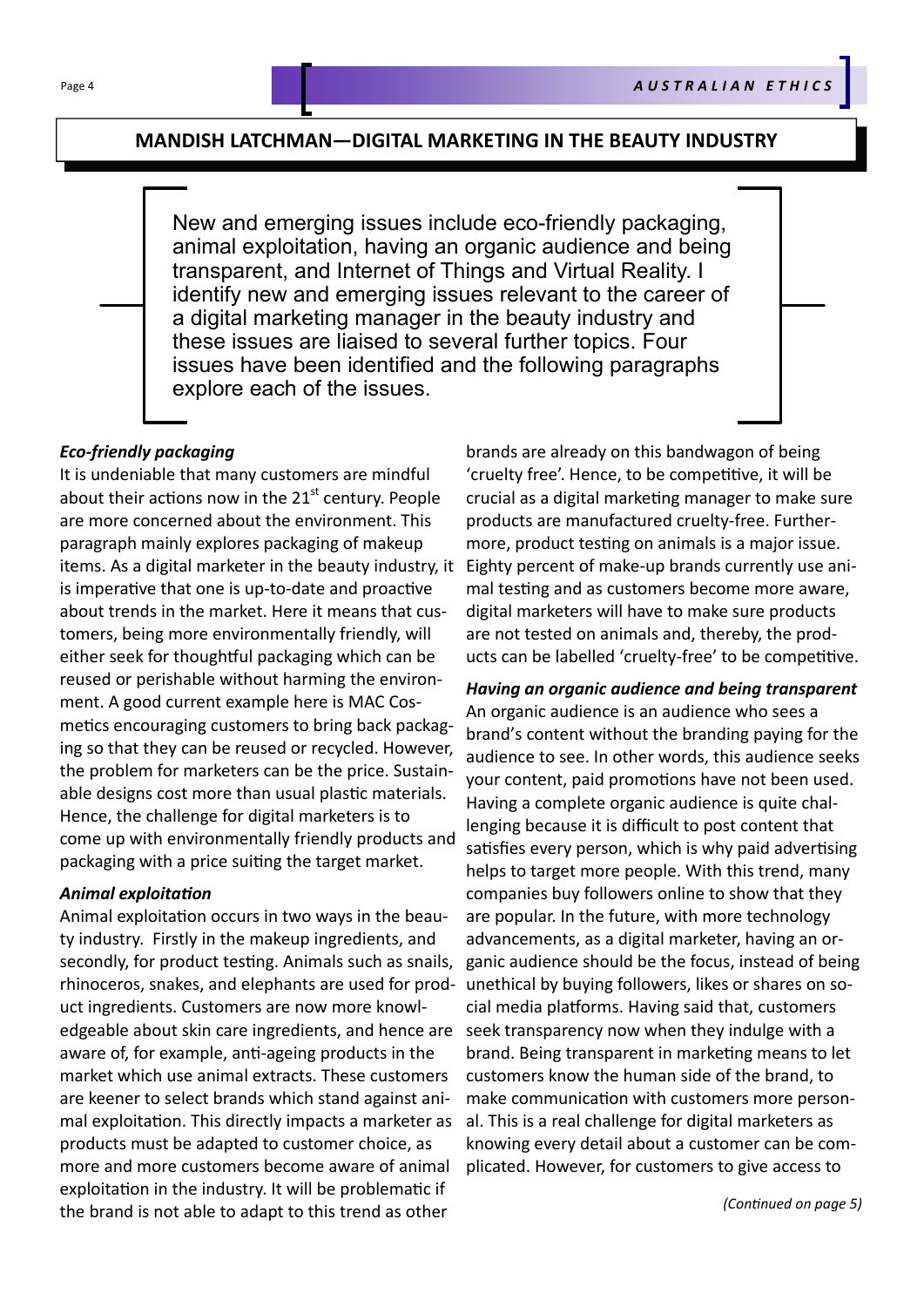### **Summer 2021 vol: 21 no: 2**

#### *(ConƟnued from page 4)*

their information, which will be useful to marketers, it will be pivotal to be transparent such that customers can trust a brand. Being transparent will be ethically correct according to Utilitarianism, as it will create maximum happiness when customers, society, the authorities and the brand are happy. For unhappiness, the brand might also be unhappy being too transparent.

#### *Internet of Things and Virtual Reality*

The Internet of Things (IOT) refers to the network of physical objects, supported with software, sensors, and other technologies. The most used IOT items in a Mauritian context are Fit Bits and Smartwatches. Many IOT gadgets have not yet integrated the Mauritian market. Virtual Reality (VR) is a product of IOT. VR has helped many brands to maintain business activities when the pandemic hit. While many makeup brands are adapting to IOT and VR after COVID, to maximise customers, as a digital marketer, using VR can be tricky. For instance, the VR may fail to rec-

ognise facial features for face mapping such that the make-up can be applied professionally in the virtual space. Here, this issue is mostly about people with facial deformities and old age skins. This will be considered unethical as it shows that the digital marketer did not consider every potential customer while developing the application. Moreover, customers may fear privacy issues when using VR. They may think that digital marketers might misuse their facial data. Hence, it is important for marketers to make all customers trust the brand. As a strategy, terms and conditions should include the company will not use the facial data in any other way.

**Biographical note:** I am Mandish Latchman, 22 years old from Mauritius island. Being a recent graduate in Bcom Marketing and Management from Curtin Mauritius, my plan is to gain professional experience as I have just completed my degree and then specialise in the digital marketing field through professional courses. *Email:* latchmanmandish@gmail.com

**The student essays presented here were not written with publication in mind. In general, student essays are very different from articles for publication. However, with a little editing they are worth reading as representations of student work and of student reflections on current issues in business ethics.** 

### **Alan Tapper, Vice President AAPAE**

#### *(ConƟnued from page 6)*

plementing measures such as cruelty-free products and no child labour. However, promoting products such as cocoa buttercream might contradict a company's CSR policy as the key ingredient comes from industries that traditionally support child labour. Nevertheless, with the rise of living standards, industries have less choice to venture towards conducting illegal acts hence leading to the support of 'The Myopia of Moral Philosophy'.

Moreover, when moving on international platforms, businesses need to have a minimum social contract. However, this can result in conflict with projects that portray a poor image of a firm can lead to legal issues in one country but the same act can be considered as normal practice in another country.

**Biographical note:** I am Zahra Jehangeer, a year 3 student at Curtin Mauritius with an upcoming bachelor's degree in Management and Marketing. Owning an unselfish and open-minded personality is the main asset that helps me to focus on a more rational and ethical verdict in the matter of decision making and the guidance of a team throughout my academic journey. Centring more towards the digital marketing domain I believe that demonstrating integrity is a chief character that one should own to be able to gain trust which is a free ticket to success. *Email: zjehangeer@gmail.com*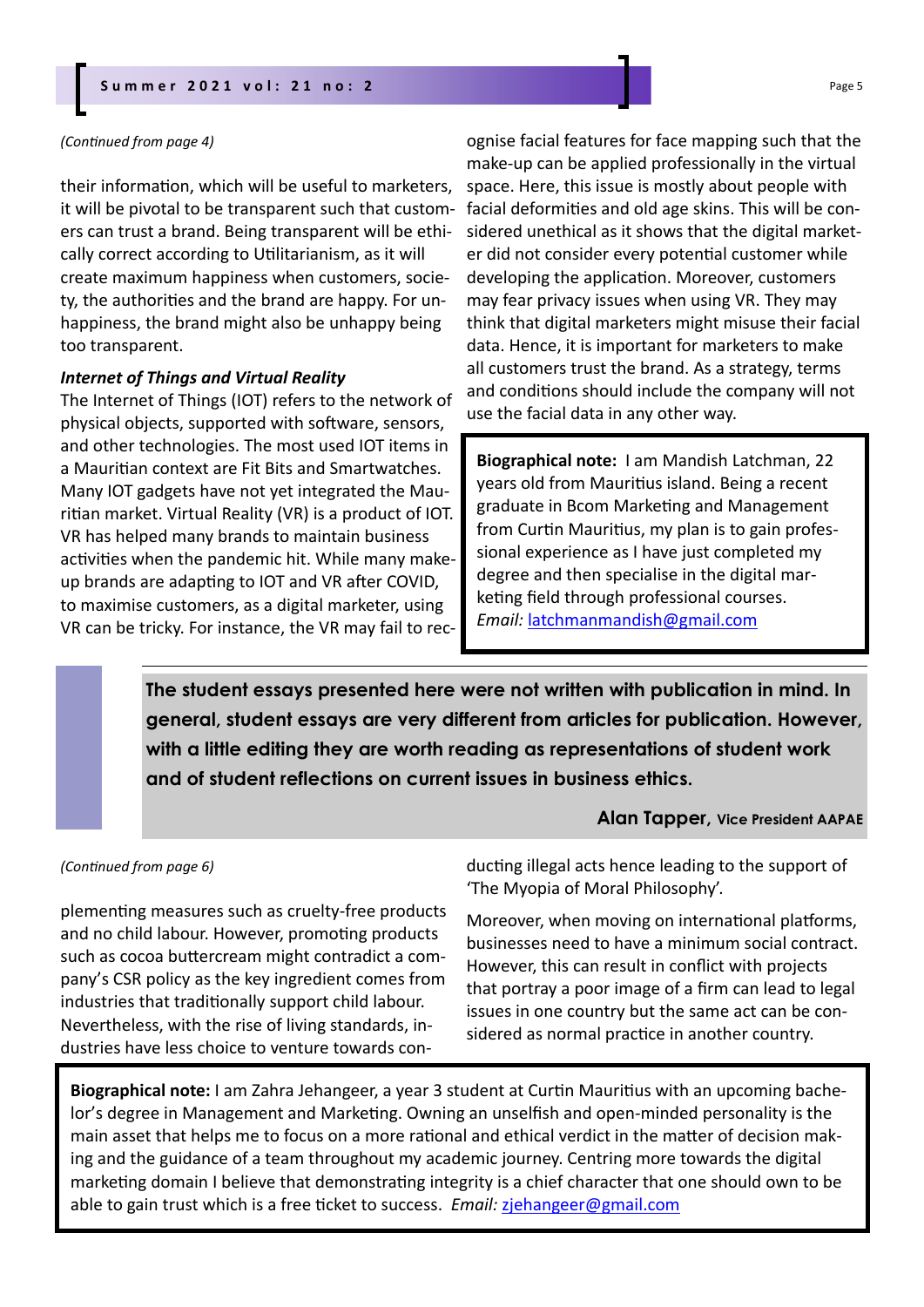### **ZAHRA JEHANGEER—DIGITAL MARKETING IN THE BEAUTY INDUSTRY**

An overview of the new emerging issues entails the impact of privacy through technology, environmental ethics in business, corporate social responsibility (CSR) on the international stage and product safety, along with the impacts on internal and external stakeholders.

### *Invasion of privacy through technology*

With the advance in technology and changes in the business and consumption pattern of consumers, advertising of beauty products has shifted towards the virtual platforms that are on social media such as Facebook and Instagram. Consumers provide personal information. However, many organisations violate the moral norms as according to the ethical moral code the sharing of personal information of consumers without their consent is unethical.

This issue encourages the promotion of immoral and illegal acts among the future generation, as well as promoting an unethical leadership style that is arrogant management and immoral management. Besides, it endangers consumers and innocent people through loss of confidentiality. This could affect the market as consumers might be less willing to shop on virtual platforms due to a lack of trust and security.

### *A rapid change in technology leads to inaccessibil‐ ity to all social classes*

To be able to adapt to consumer needs, the beauty industry has taken a massive turn towards technological execution. Consequently, this results in a rise in the selling price of final products. Thus, indirectly promoting discrimination and capitalism culture among the consumers, as the use of make-up to promote beauty is becoming more a luxury that only high-status communities can afford. With the rapid technological change, the beauty industry is at risk of further increases in price which leads to greater inaccessibility to all social class.

The advance in technology also requires different skills which might impact careers and lead to redundancy, as organisations will require higher skilled workers. Likewise, the advance in technology that

provides the ability to interrelate devices has led to the promotion of anxiety among consumers. It is noted that data collected are transferred to the firm and partnership firms which are then used to promote new products. Consequently, this has led to the rise in the violation of physical and psychological privacy of consumers in the beauty industry.

### *Boost of data brokers*

The emergence data broker trends within the marketplace project an opposite image of numerous brands, as via social media which is an accessible platform around the globe, data brokers can collect undocumented information as well as reviews. However, it is important to note that reviews might not be always true thus, the issues could lead to the formation of inadequate solutions which might result in more harm than good for consumers.

### *Environmental ethics in business*

With the effect of COVID-19, consumer consumption patterns have shifted towards being more environmentally conscious, but to what extent can the cosmetic industry move towards sustainability? The beauty industry's main ingredient is mostly chemical products and to be able to adapt to the changes, organisations need to focus on the implementation of a sustainable product. Often this leads to a decrease in shelf-life and variable quality of the product. Besides this it also raises R&D cost for the enterprise and requires additional skills for marketers to target the right audience in the right way.

### *CSR is directly impacted due to other country rules and regulaƟons*

Supporting its focus on being ethical as an obligation, the beauty industry has made changes by im-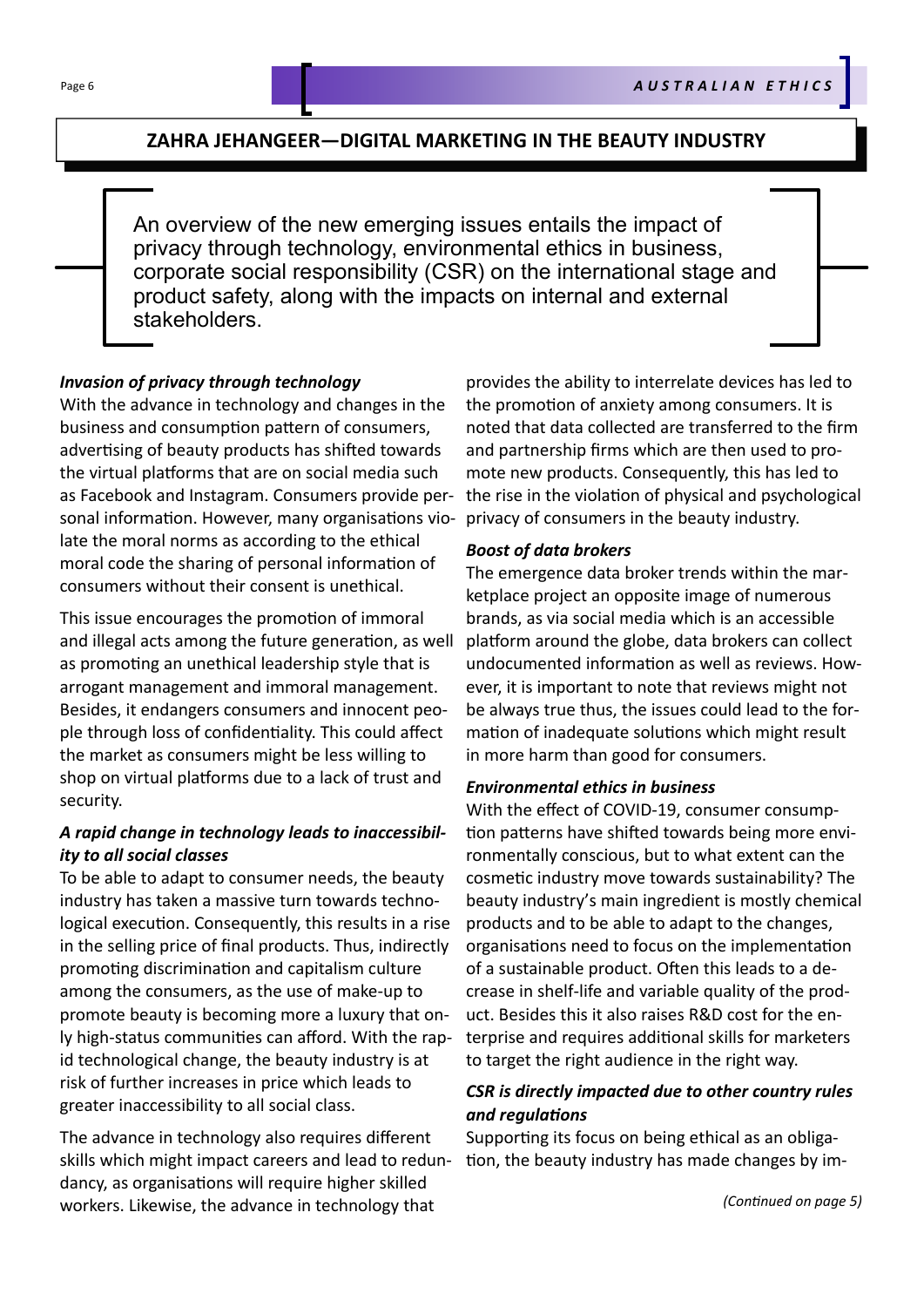### **ANTON CHOKOLICH—THE HOSPITALITY AND TOURISM INDUSTRY**

The issues I focused on were climate change, data privacy and social issues such as discrimination, racism, and sexism. Whilst these issues may have been around for a while, they are constantly evolving, making them new and/or emerging issues.

See some of the emerging et<br>
cal issues of today continuing<br>
an and being mane relevant in see some of the emerging ethion and being more relevant in my future career and industry. These issues are climate change and an environmental focus, data privacy and growing social issues such as discrimination and workers' rights.

The main social issue currently at the forefront is climate change. Due to this, the *Paris Agreement*  was signed in 2015. The Agreement aims at lowering global warming by 1.5 degrees Celsius, with a focus on carbon neutrality and a goal of zero net emissions by 2050. The *Paris Agreement* has put pressure on countries and corporations to switch to sustainable production and energy usage and to limit the amount of emissions produced. This social issue will become more and more relevant to the nearing of 2050 and possibly beyond that.

Another emerging social issue that I see being more relevant in the future is data privacy and privacy in general using technology, particularly the personal data that apps record whilst you are using them. This means recording your location, keywords in your day-today searching or browsing and then tracking your frequented routes, all whilst either using the apps or having them run in the background. This data currently is

advertised to you. As this issue is fairly new (has only been around for a decade or so), I see it as an emerging issue further into the future.

The final issue can be both inside or outside of the workplace—that being social issues such as racism, workers' rights, sexism, and discrimination. Many of these issues have been highlighted since the start of the Covid pandemic. These issues being brought to the forefront in the past two years means that there is plenty of time for discussion and will be an issue that I will engage with when in the workforce.

The emerging issues of climate change and environmental protection I see as being an issue in my future career as the onus of sustainable business practices is put on all businesses. This is because it has been found that in the past few decades "climate change, degradaƟon of the Earth's biosphere, and environmental pollution are caused by human socie-Ɵes" (Hagedorn et al. *GAIA*, 2019, 84). Therefore, this issue will impact my future career and industry as it will do for everyone else in my generation when we enter the work field, as the responsibility is on us to bring about a sustainable way of living.

being sold so that products can be The issue of data privacy is an issue in my future career as it is already currently an issue that is just being realised by many people about what data our devices are collecting from us, how much it's collecting and when it's collecting this data. Not only is this a personal issue currently but also an emerging issue that will affect my future career as companies become vulnerable to having classified data shared and stored without them knowing so.

> The problem lies in the fact that large "global companies have some discretion over how much privacy they grant users and how much they reveal about their data handling practices to their users" (Pollach, "Online privacy as a corporate social responsibility: an empirical study." *Business Ethics: A European Review,* 2011, 89), yet since there are many grey areas, this discretion is constantly being revised and worked over. There is no set way on how to tackle the issue. Yet what is evident is that the sooner the issue of data consent and the methods used to collect it are raised, the sooner society will have to act. Which is why it will be an issue by the time I begin my professional career.

> Whilst the previously mentioned social issues are already very high-

> > *(ConƟnued on page 8)*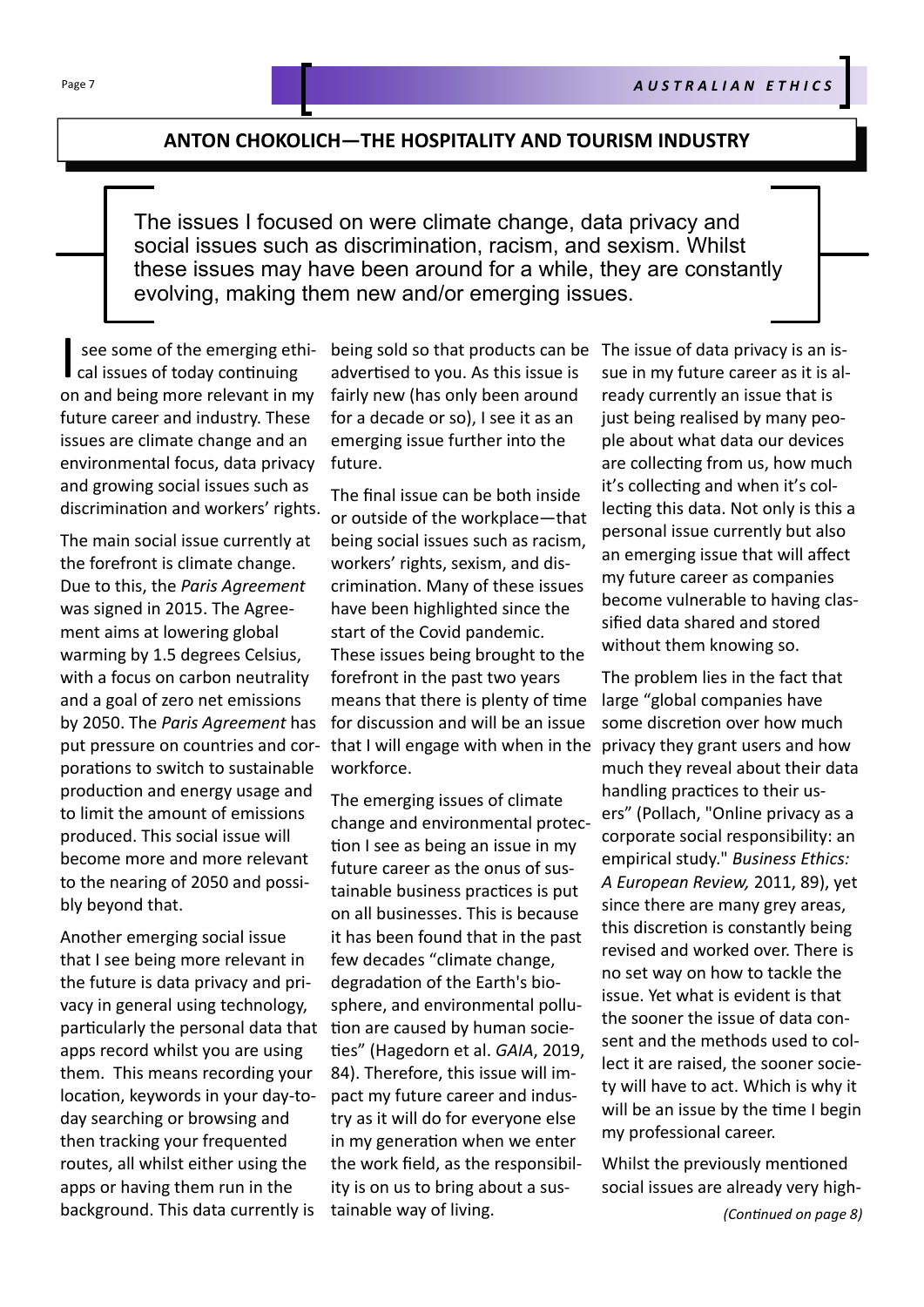### **Summer 2021 vol: 21 no: 2** Page 8

#### *(ConƟnued from page 7)*

ly referred to, I only see the conversation growing especially with my generation's handle on these matters and our efforts to combat these issues well before entering the workforce. Understanding "that notions like 'fairness' or 'civility' either help in understanding 'equality' or they temper" (Grace & Cohen, *Business Ethics*, 2013, 148) any efforts for a properly equal society. To tackle these issues, action must start at the top, highlighting the importance to those that make it to managerial roles how there "exists an obligation or a perceived right on the part of certain individuals" (Smircich & Morgan "Leadership: The Management of Meaning", *Journal of Applied Behavioral Science*, 1982, 258) to uphold an ethical standpoint across all matters and topics in the workplace. For all the emerging issues raised, I see these ethical issues still being relevant in my future career because I only see the concern around these issues growing and they won't be going away once I am in my future career and industry.

**Biographical note:** I was born and raised in Perth and have just finished my second year at Curtin University, studying at the Bentley campus. I want to further my understanding of international business and relations in order to apply it to the Australian tourism and hospitality industries. *Email:* anton.chokolich@hotmail.com

### FOR THE NEXT EDITION OF *AUSTRALIAN ETHICS*

The closing date for submission for the **Winter 2022** edition of *Australian Ethics* is **1 June 2022**—All articles, news items, upcoming events, book reviews, interest pieces, etc. are welcome. Please email the editor at: **info@aapae.org.au**

#### *(ConƟnued from page 9)*

emailing purposes or to receive targeted advertising campaigns when browsing through the internet or sharing their information with third parties. In some cases, consumer data collection has become a business model where data are gathered in an illegal manner about potential leads due to outdated government laws in this particular area. Accordingly, a trend is noticed across the industry of real-estate developers and promoters anonymously purchasing well-recognised real-estate agencies to acquire and exploit the customer bases of their competitors. For these reasons, consumers' psychological privacy is invaded with stress and fear from scams or forceful pressure for property purchases from these businesses, making consumers constantly reluctant and

suspicious with lower levels of trust.

Although privacy policies with detailed guidance on the use of collected data to acknowledge consumers' right to privacy and transparency are available, the difficulty in reading through complex and lengthy privacy policies does not promote compliance of businesses to consumers' right to privacy. Moreover, most of the privacy policies are drawn up as bait either to win customers' trust or to earn a reputational advantage from privacy programs for business interest. Therefore, privacy violation, lack of informed consent and confidentiality issues are raised, considering businesses' failure to respect the social contract and duty of care owed to customers for their privacy protection.

Biographical note: Neha Gungadin is from Mauritius–a 3<sup>rd</sup> year undergraduate with a marketing and management educational background at Curtin Mauritius, seeking further for an employment opportunity as a marketing and sales manager for a property developer and promotor in the real estate industry. *Email:* ngungadin02@gmail.com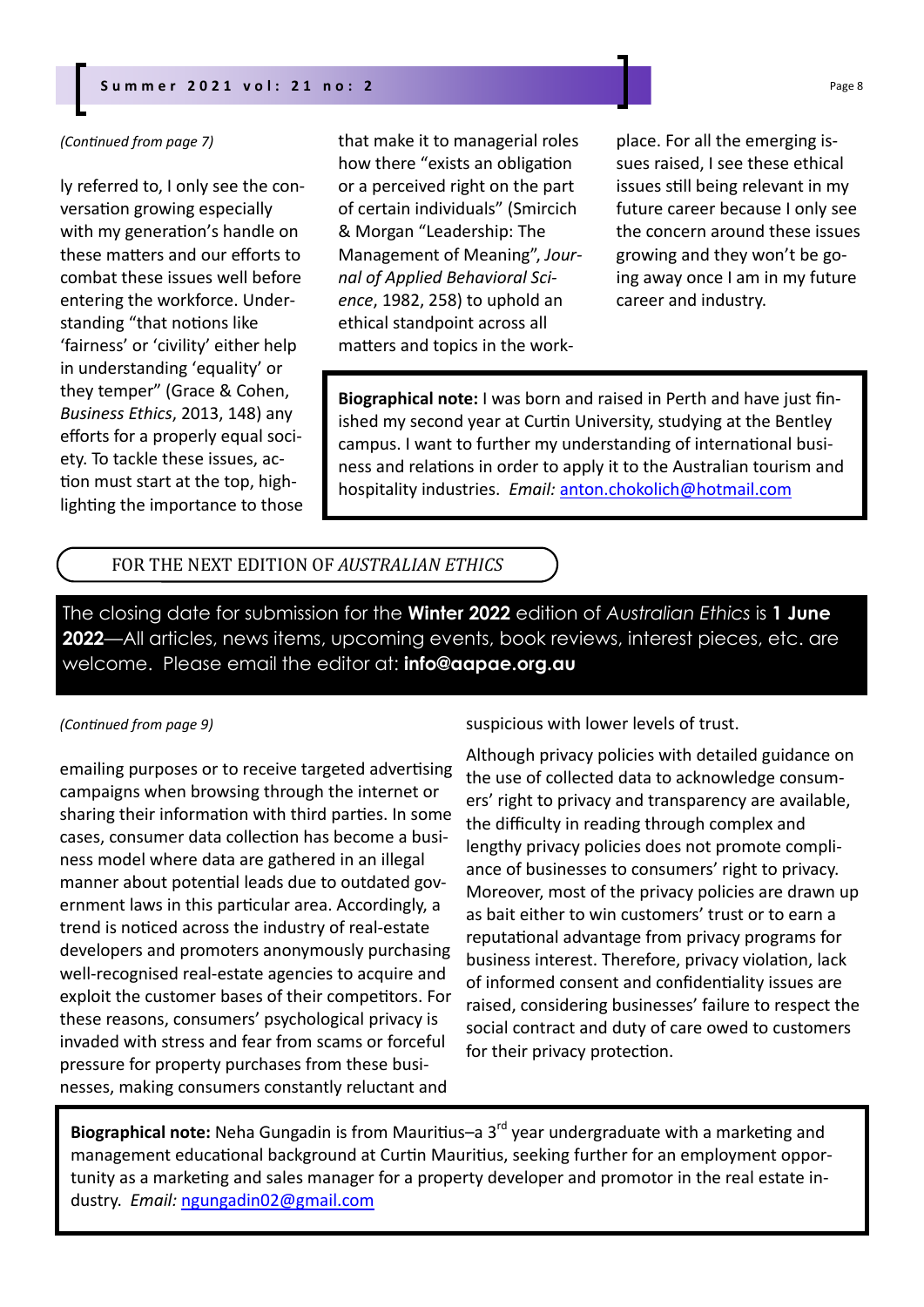### **NEHA GUNGADIN—REAL ESTATE INDUSTRY**

The recent adoption of technological innovation and online interactions has prompted the rise of emerging ethical issues in the real estate sector with regards to product safety and privacy protection. With the emergence of the internet of things in property development, the appearance of smart cities and home automation systems have raised the necessity for additional product safety to respond to potential failures of technological innovations due to considerable risk exposure. In the same way, interactions between agents and consumers in the online space have triggered intrusion into consumers' privacy with constant collection of personal and sensitive information, further utilised for marketing or reselling purposes.

#### *Product safety ethics*

With the recent adoption of technological innovation across the industry, consumers heavily rely on businesses to ensure the safety of their products to avoid serious harm and damage from consumption. As per the recent trend, the integration of the Internet of Things with real-estate developments has introduced a completely different concept of smart cities and home automation systems to provide a seamless consumer experience with voice features such as commands or hand-held devices to control household appliances from curtains to electricity, requiring new safety standards for potential defects and unknown consequences. Subsequently, the maintenance cost of emerging technology innovations (from lights, kitchen appliances, cameras to door locks) solely relying on electricity, internet connection and mobile systems is envisioned to consider a back-up plan as a means to prevent failures of new systems, ensure smooth functioning of products and guarantee safety of consumers. However, the introduction of more high-tech products in residential properties will increase safety requirements due to significant risks perceived.

Besides, with increased demand for low-cost and internet-ready housing, technological products are developed with a shorter lifecycle and durability than decades ago. Somehow, the new emerging trends have brought along a business model that prompts forced and repeat purchases at the decline

phase, without the possibility to repair and reuse of the product. At the same time, consumers considered as free and rational beings of their choice are expected to ensure discontinuation of unsafe products in a competitive and free-market, regulated by the laws of demand and supply.

However, without proper knowledge of newlyintroduced innovative products, consumers lack the ability to identify defective or unsafe products and government regulations are unable to cover unforeseeable concerns unless serious damage is caused. Therefore, enhancing technology increases the dependence of consumers on businesses' responsibility to ethically ensure product safety due to government failure to update regulations in accordance with the rapid changes in technology.

### *Privacy ethics*

Given the emergence of online interactions between agents and consumers, the capacity of businesses to interfere with their consumers' privacy is expected to increase in the online environment. Even though consumers willingly provide their personal and sensitive information to real-estate companies, no control is exerted over the data collection process and even less on the subsequent use of their data. For instance, when sharing their information with real-estate businesses for further discussion on properties, consumers do not automatically agree to a subscription to a list for promotional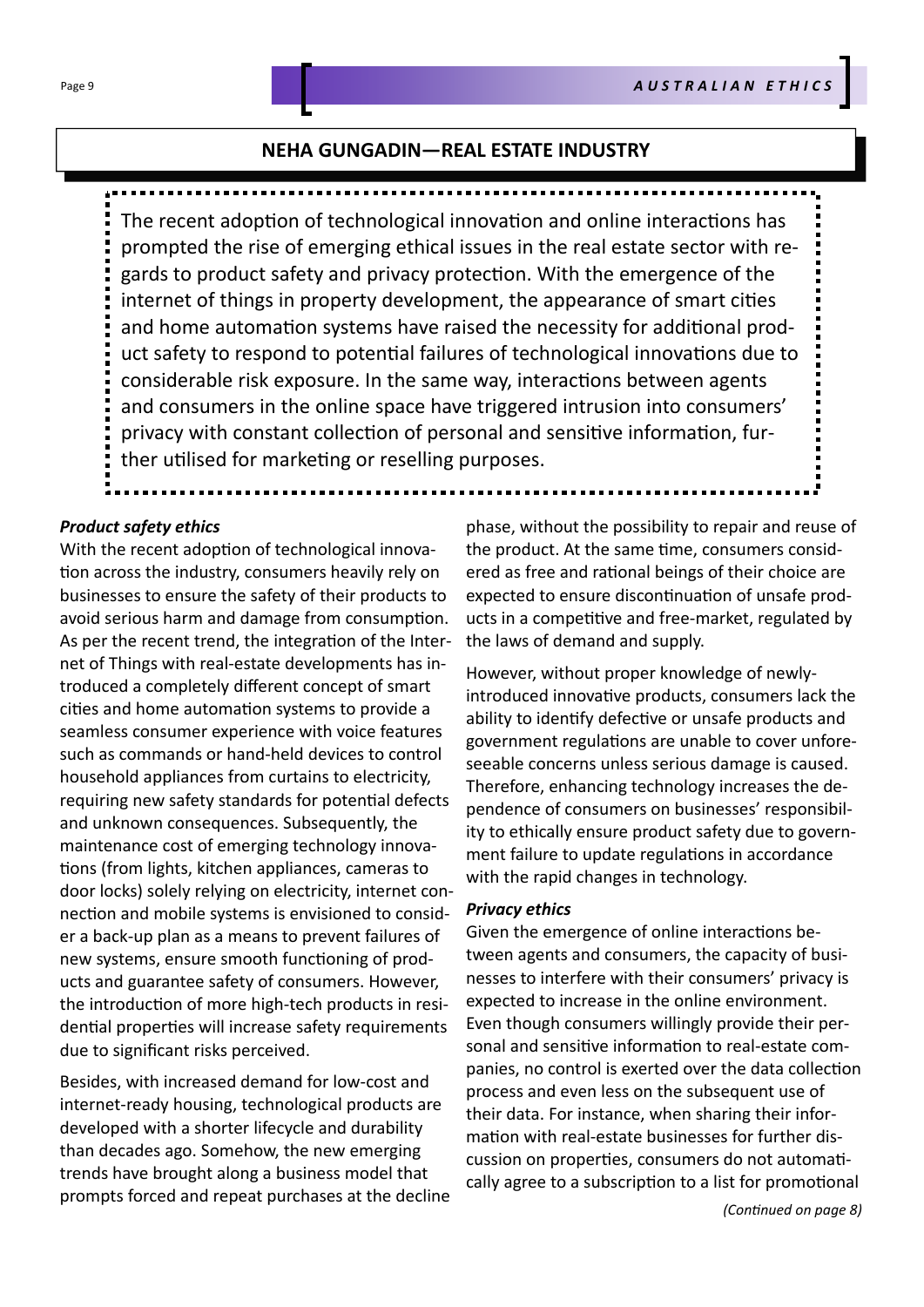### **STEPHANIE TORY—A MULTINATIONAL CORPORATION FOCUS**

The emerging ethical issue of online information privacy is pertinent to the future of work in an economy revolving around technology.

Companies have been addressing issues of pollu-<br>tion, privacy, animal testing, diversity, discrimination, child labour, and energy usage as part of CSR since the 1990s. Privacy refers to a right of noninterference but it is not an unqualified right. Privacy and open communication are significant considerations in a modern democratic society like Australia where technology can invade privacy. An emerging issue is online information privacy with the misuse of data a new concern for stakeholders, including graduates like myself who search for work in organisations which align to our personal ethical standards.

An ethical problem arises with technology and the exchange of information as businesses are confronted with a trade off, collecting data for profits or not collecting data for privacy reasons. Online personal data can be used for its intended outlined purpose, to recognise returning users to websites and to improve designs grounded on users' interests, or can be misused for targeted banner ads, pestering users with unwanted emails, or sharing with third parties. Privacy policies are designed with confusing lan-

guage and specific jargon which make it challenging for users to comprehend what they are consenting to before making an informed decision pertaining to their personal data. Adopting online privacy as an essential component of CSR could be beneficial to businesses if this stance is communicated to all stakeholders. However, a limitation exists as there are inadequate empirical studies undertaken to support this theory.

Significant technological advancements have occurred over the past decade and are predicted to continue. The digitalisation of information is occurring at a rapid pace, assisting the swift growth of international business. Maintaining information privacy in my future career is essential when working with multiple clients in a consultancy position as I will be privy to insider knowledge. More troublingly is my desire to separate my personal and professional life which has become increasingly difficult. Future employers could have access to a range of my personal data online without my willing and informed consent.

**Biographical note:** Stephanie is studying a Bachelor of Commerce, majoring in Economics and International Business at Curtin University's Bentley Campus. After graduating her undergraduate degree in 2022 Stephanie hopes to undertake an Honours degree before entering the workforce. Stephanie aims to utilise her economics and international business expertise to consult in multinational corporations. Email: tory.stephanie@hotmail.com



### **AAPAE Listserv**

If you have any information or notices that you would like us to relay to your peers, please email your request (word format) to: info@aapae.org.au **The AAPAE's Listserv has over 700 subscribers locally and overseas**.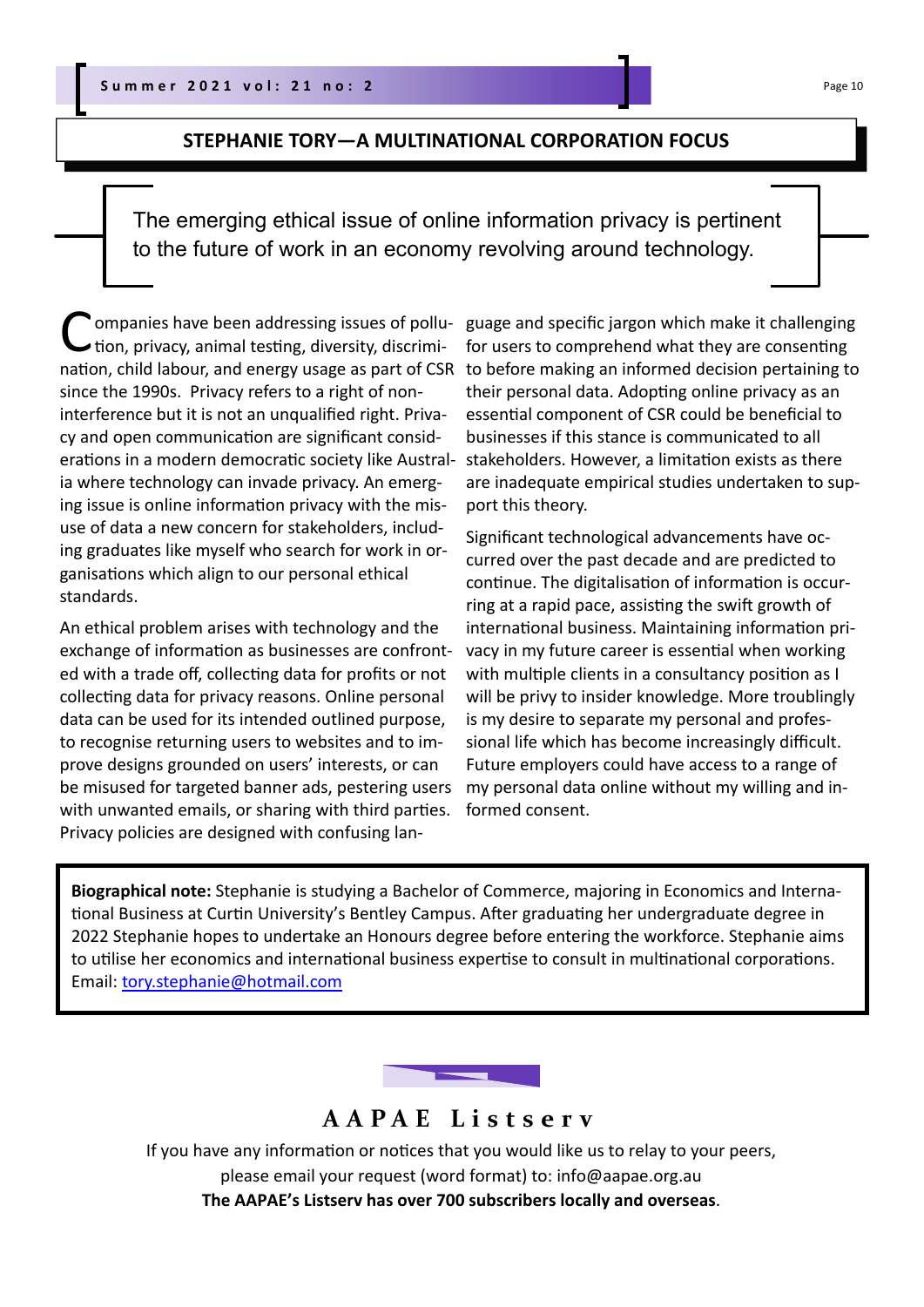### **CECILIA STARKSTEIN—A HEALTHCARE PERSPECTIVE**

Environmental ethics and data privacy were considered as two emerging, ethical issues. The waste produced by the healthcare industry was outlined as a negative externality and the topic of intergenerational justice explored. The issue of data privacy in healthcare, particularly regarding electronic health records was evaluated. Strategies were identified to mitigate this concern such as employee training and patient education of their privacy policies.

### *Environmental ethics*

An emerging ethical issue relevant to my future career is that of environmental ethics. This is due to the waste produced by the health industry, which has significantly increased over the past decade. Mbongwe, Mmereki, and Magashula ("Healthcare Waste Management: Current Practices in Selected Healthcare Facilities, Botswana", *Waste Management,*  2008, 226) speak of the garnering attention on healthcare waste and predict this will only intensify due to the demand for more healthcare facilities. Lauer ("Reducing Health Care's Ecological Footprint: How Nurses Can Slow the Flow of Health Care Waste." *Environments & Health,* 2009, 56) estimated in 2007, United States healthcare facilities produced an average of 13,200 pounds of waste per day. As climate change and environmental degradation continue to become a point of contention in society, the focus on organisations and their sustainability practices will increase. Desjardins ("Business's Environmental Responsibility", *A Companion to Business Ethics,* ed Frederick, 1999, 280) states that

businesses have a moral responsibility to the environment and ethical leaders need to address this. Therefore, I believe the health sector will face increased scrutiny for its contribution to the climate crisis.

The waste created by healthcare organisations is known as a negative externality. This describes the imposition of a negative consequence on an external party, such as the environment, resulting from the production and consumption of a good or service. As a future HR manager, I will have an ethical responsibility to voice my concern and implement initiatives to address this negative externality. It would be a violation of my professional responsibility toward the community to remain silent about the impact we are having on our natural world.

A key issue I will need to consider is the obligation we have to ensure that future generations have a liveable, habitable world to live in. The concept of intergenerational justice strongly relates to this issue. It refers to the idea that, while we should do what is necessary to meet our current

needs, we also need to ensure we do not interfere with the needs of future generations. Therefore, as the issue of climate change becomes more prominent in society, I will need to consider how the healthcare system I am working in is contributing to the environmental crisis, and implement workplace initiatives to address it.

### **Information privacy**

A second emerging issue that will be relevant to me is information privacy. Westin (as quoted by Pollach, *ibid*, 2011, 88) describes information privacy as "an individual's right to decide what information is made available to others". The rapid rate of technological advancements in the last decade has resulted in new, emerging ethical issues that business professionals need to consider. Gibson and Abrams ("Will Privacy Concerns Derail the Electronic Health Record? Balancing the Risks and Benefits", in *Healthcare and the Effect of Technology: Developments, Challenges and Advancements,* ed Kabene, 2010, 178) spoke of the efficiency brought about by information

*(ConƟnued on page 13)*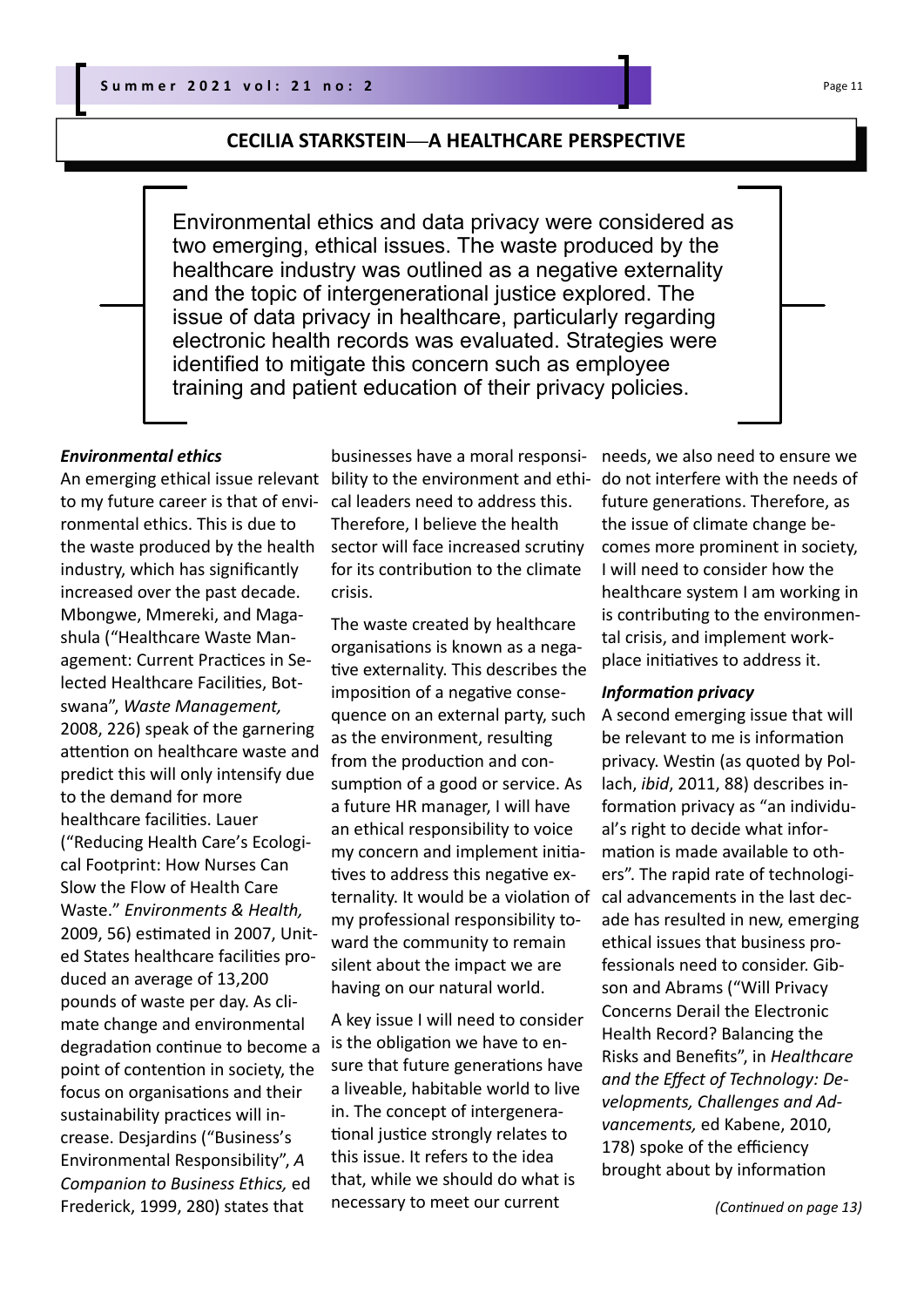### **THEELOSHINEE SEENEEVASSEN—THE DIAMOND INDUSTRY**

Global industries showcase very dynamic and sensitive natures which leaves room for many issues to arise. For the purpose of this paper, two phenomena affecting countless industries have been tackled: social media advertising and the new line of the industry – "diamonds are forever destructive" – bringing down the success of the industry. It was also deduced that the industry in question aligns itself to the narrow view of CSR and it should take a leap towards anchoring its practices in line with the broad view of CSR.

### *AdverƟsing and social media*

In the era of social media advertising, common reigning issues are lack of transparency in information, excessive editing, giveaways of unethical products and branded content. Information about products is more often included in the caption of the post than in the advert picture. Hence, some information is sometimes omitted, paraphrased, or summarised such that there is clear overshadowing of vital material. Concealment of some information may be the vital knowledge which could shape the consumers' decision in the most beneficial way. For instance, a customer may forego their purchase of jewellery which is embellished by a blood diamond.

The excessive editing of photos projects the product's appearance such that it may not reflect the real look of the object. In the diamond industry, photo editing may falsify the appearance of the gem which results in deception. To create a stronger brand visibility, giveaways are a highly effective way of raising customer awareness. However, for diamond companies, promoting products is often negatively viewed due to the nature of the core process of the industry. Branded content by big diamond houses like Tiffany & Co is seen as a way of deflecting attention from necessities of daily life towards worthless luxury.

### *"Diamonds are forever destrucƟve"*

We all have heard the infamous line "A diamond is forever". Today's generation has made a pivotal change to this statement—"Diamonds are forever destructive". Many customers with varying profiles have increasingly been demonstrating a strong dislike for all processes involved in the diamonds industry. This englobes its core process, that is, mining, the retailing and the promotional activities associated with the products. The increasing visibility of the "back door" activities of the controversial industry has led to a strong sensitivity of consumers to malpractices. These stakeholders along with their peers have displayed a proactive nature with regards to boycotting purchases for gems. They are also highly alert to identifying newer and greener substitutes for the polished stones.

### *Stakeholder responses to emerging issues*

**Customers:** The new generation tends to be highly realistic and knowledgeable. Hence, they are not easily influenced, with the exception of online shopping for fast-fashion and other commodities which do not require significant investments. This audience tends to benefit from better judgement with regards to the intended consequences of social media adverts or advertising in general.

**Investors:** The reach of social media posts, that is, the amount of users who interact with the post on their platforms, is of high significance for brands. Social media posts can be in the form of boosted posts whereby boosting budgets are allocated so the post appears in front of more users or above organic posts which are regular social media publications. The interpretation of post data analytics against the brand's social media or communications KPIs can push or pull investors. For instance, if an Instagram post does not display a total expected reach of 300,000 for Tiffany's new diamond-studded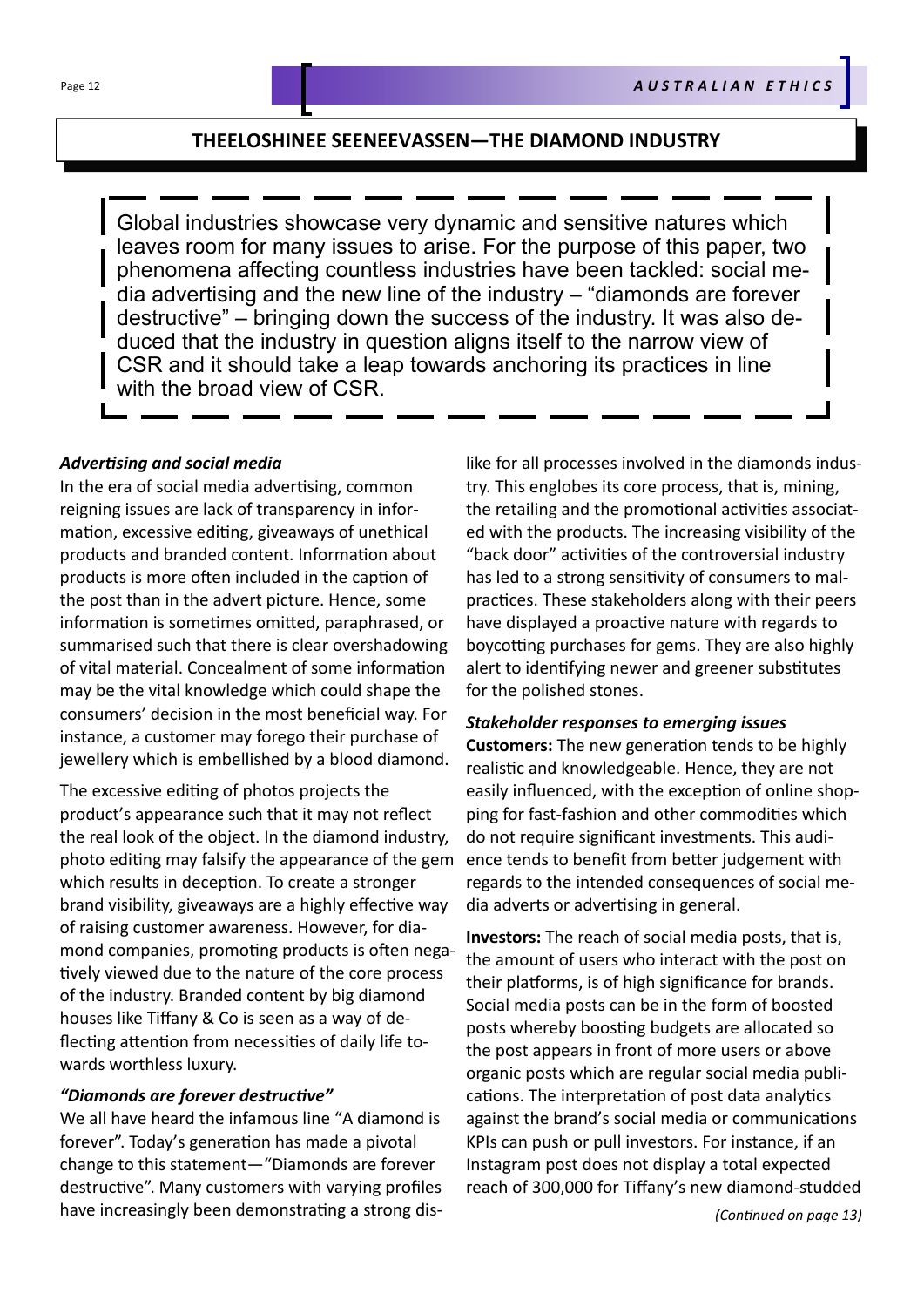### *(ConƟnued from page 12)*

choker, investors whose funds are injected in the post may pull their investment from the specific corporate activity. The reason why diamond brands may not reach their expected audience volume has a direct relationship with consumer responses to advertising malpractices. These customers direct their focus to greener offerings/substitutes while redirecting social media traffic through social media

### activity, entailing an unintentional boycott.

**Employees:** The new generation visibly favour healthy and ethical working environments. Furthermore, they are entitled to workplace rights which empowers them to divert their skills from unethical firms. Lab-grown diamonds may intrigue those prospect employees but the aspect of "ethical diamonds" needs to be vividly portrayed in the company's mission and vision.

Biographical note: I am a fresh Marketing and Management graduate from Curtin Mauritius, currently employed as a Trainee Category Coordinator in the pharmaceuticals industry at one of the largest conglomerates in Mauritius. My professional aspirations encompass social media marketing, statistical analysis, and line management opportunities.

Email: anjelica1801@gmail.com

#### *(ConƟnued from page 11)*

technology and electronic records in healthcare. However, they also noted the issues this created. Privacy relating to technological advancements in healthcare has become a public concern, with a survey of 300 respondents in New Zealand revealing that 73% were concerned about the security and privacy of their electronic health record.

Although upholding patient privacy in healthcare is a legal responsibility, Pollach (2011) notes that many consumers either do not read, or do not understand privacy policies and, even if they do, most do not account for data breaches. This brings about an ethical responsibility for organisations to ensure customers understand their privacy policies. Without this, it is not possible for any patient to give genuine, informed consent regarding their electronic health record.

As a future HR manager, it will be my responsibility to ensure employees are properly trained to operate new technology responsibly and that patients are made aware of any new privacy policies and related implications. Employee training will help instil the importance of upholding patient confidentiality while also giving employees and practitioners the knowledge needed to protect against data leaks. I will also have the ethical responsibility to ensure patients understand my organisaƟon's privacy policies and any potential risks before they agree to an electronic record. This goes beyond the legal responsibility of publishing a privacy policy

where most people will not find or understand it, to the ethical responsibility of ensuring patients are able to make an educated decision. Werhane ("Business Ethics, Organization Ethics, and Systems Ethics for Health Care", in *The Blackwell Guide to Business Ethics*, ed Bowie, 2002, 309) summarises the impact of technology in healthcare and the need to adapt privacy policies to account for it, stating, "what appears to be simple protection of a patient's records in fact must be approached systematically in order to comprehend what is at stake and to achieve any results."

**Biographical note:** I was born in Argentina and moved to Australia when I was three. I am currently completing a double degree in Psychology and Commerce, majoring in Human Resource Management and Industrial Relations at Curtin University, Bentley Campus. Once I graduate, I hope to use my degree to work in the human resource sector, ideally in a psychological or health-related industry. Email: cecilia-star@hotmail.com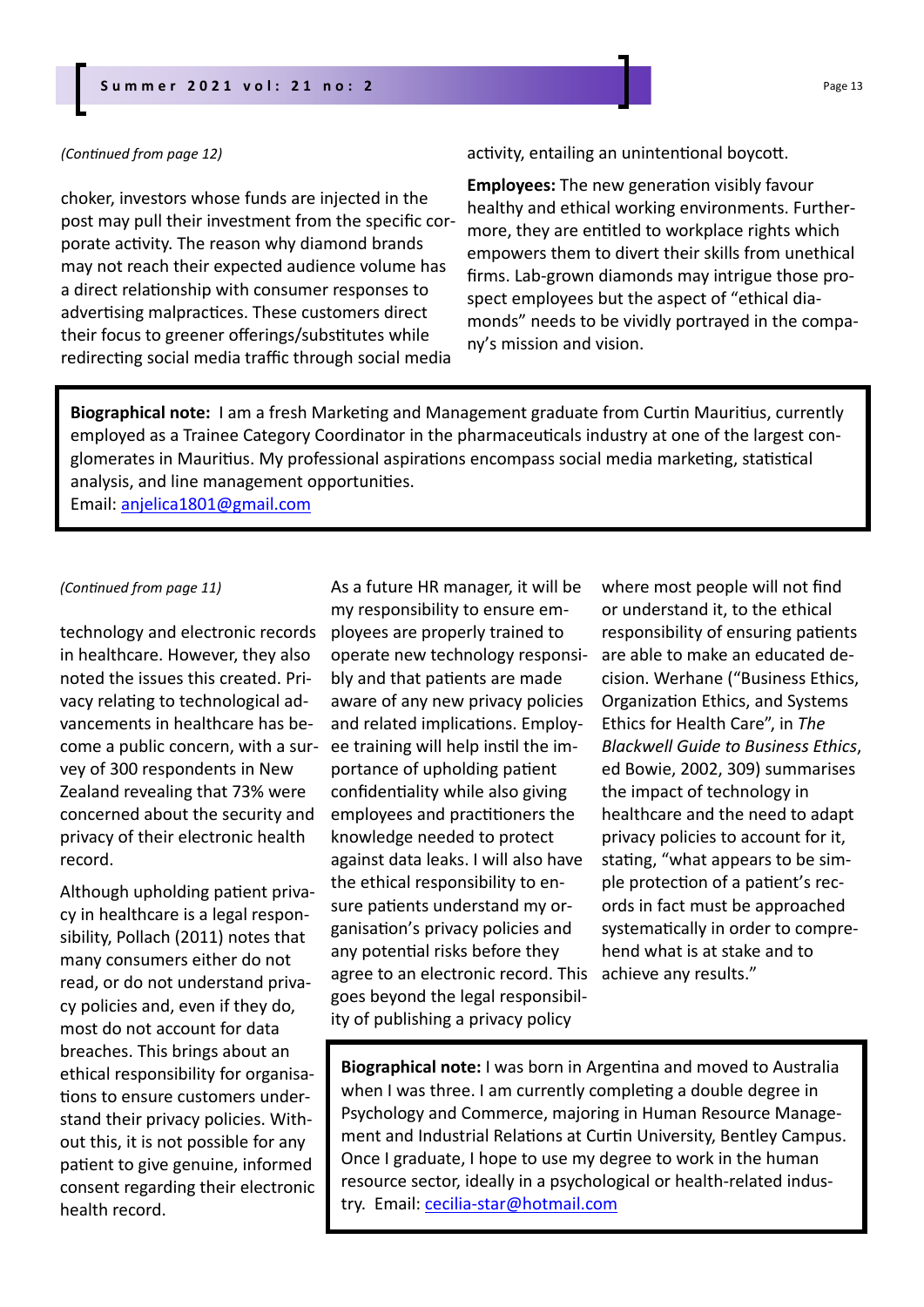### **PUSHTI BOODHUN—PRODUCT MARKETING**

My report considers two emerging issues which I might face as a future marketer. Firstly, the issue in the cosmetic industry of consumers finding it more difficult to identify what is an advertisement and what is not. Marketers now use influencers to market products on their blogs, social media pages and even in YouTube videos. The second issue relates to the use of artificial intelligence (AI) in product marketing. Discrimination and equal opportunity as well as privacy and ethics are relevant topics in this space. The misuse of AI could breach consumer privacy or even result in invidious discrimination towards consumers.

*Difficult to idenƟfy adverƟsements as a consumer* An emerging issue which could be considered relevant to my future career as a product marketer in the cosmetic industry, would be that nowadays it is more difficult to distinguish between what should be considered as an advertisement and what should not. For instance, in the past few years, with more people becoming active on social media platforms, product marketers are developing corresponding strategies to advertise their products. For example, there are social media influencers on platforms such as Facebook and YouTube who are given certain products for free by specific firms or brands and, subsequently, they start talking about these products either in their YouTube videos or by posting their reviews on them on their social media pages or blogs, omitting the fact that the products were given to them for free.

Consequently, ethics relates to this emerging issue in the sense that as a product marketer, it is important to review the strategies and ways in which a particular product should be advertised, so consumers are well aware when a product is being advertised to them. In fact, offering free products to influencers who have a high influencing power over their viewers and followers, with the intention to indirectly encourage them to advertise the products, could be viewed as deceptive advertising. Indeed, this strategy of the product marketer could be viewed as manipulation of the influencer, who in turn influences consumers to buy the products being advertised. As a matter of fact, consumers might

not identify them as advertisements, thinking that the influencer is just mentioning the product and that the review being given is actually genuine. On top of that, what makes this situation an ethical issue is that the influencer decides not to mention the products were given to him/her for free. Consequently, this could be viewed as omission of information by the Federal Trade Commission in the US, causing the act to be unethical.

Furthermore, from a consumer's perspective, in the case where the video or post was not identified as an advertisement by the latter, it could be said that they were unconsciously influenced or even manipulated to purchase the marketed product, and this could be considered unethical, as those consumers were deceived in a certain way. On the other hand, the same situation could be viewed as being ethical if the influencer did mention that the product was given to him/her and that this was a paid advertising or a sponsor, before talking about the product. However, in both cases, it could be argued that the consumer's perception about those products is being influenced and this could potentially encourage them to purchase the products. Nonetheless, it is the responsibility of a product marketer to choose the way in which they are willing to make use of those influencers to advertise their products. In other words, the product marketer should ensure that the influencers are being paid to officially endorse their products or to be their brand ambassador,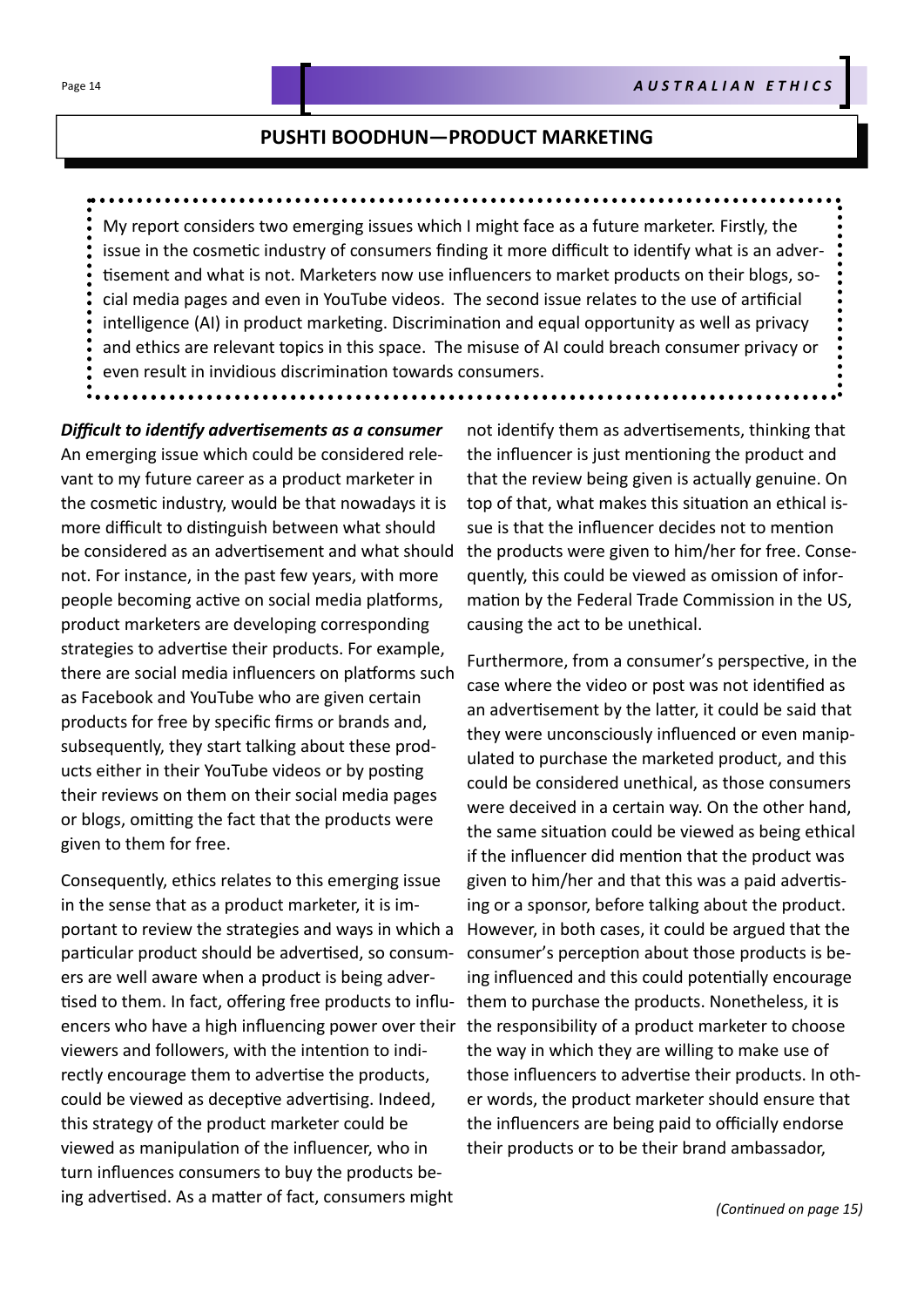### **Summer 2021 vol: 21 no: 2** Page 15

#### *(ConƟnued from page 14)*

causing consumers to be well-aware that a product is being advertised to them.

#### *Ethical issues with AI in product marketing*

In the current market that is continuously evolving at a fast pace with increasing technological advancements, AI has already started taking its share of the cake in the area of product marketing in various industries. On top of that, the Covid-19 pandemic has pushed this trend even further, with more people having to work from home or having to follow social distancing rules. However, AI still has a long way to go in various areas, including the future of product marketing, which is why it is still a new and emerging trend in this aspect. This being said, this emerging trend would definitely come with certain issues, among which would be ethical issues, which could relate to topics such as privacy and ethics and discrimination.

Firstly, there is the issue of discrimination, which is still relevant even with the introduction of AI in product marketing. Indeed, as a future product marketer, my main aim would be to sell the products or services I market. Consequently, suppose I choose to work in the fashion industry, it would be important for me to communicate my values to the market I target and meet their needs. People would tend to believe that with the use of AI, issues such as discrimination and inequality would be eliminated. However, this might not be the case. In fact, AI could still be biased by the values and beliefs of the product marketer who creates them. For instance, according to research, facial recognition AI could potentially misidentify or simply not see people of certain skin colours.

The consequences of this could be that these people become victims of inappropriate marketing, in terms of inappropriate language or content. In this case, this situation could be viewed as invidious discrimination, since the AI had been intentionally biased by the product marketer, causing different classes or races of consumers to be treated unequally.

In terms of ethics, even though this discriminatory behaviour is not illegal, it is still viewed as being ethically wrong from a moral perspective.

Secondly, AI is increasingly being used in product marketing, in the sense that product marketers implement such strategies that enable companies to record and save personal information of online users, to eventually use this information to market products in the form of personalised advertising. However, these could relate to privacy issues, since there are cases whereby the users are unaware that their personal information is being collected and that too without their permission. However, those companies and their product marketers could argue that they do present certain virtual consent forms, which allow the users to agree or disagree on whether they allow the companies to collect their data. Nevertheless, it is sƟll a fact that these consent forms are set in such a way that are not userfriendly, leading users to agree with the statements, without actually reading them.

It should also be noted that there are many websites which do not allow users to access their information unless they agree to the terms and conditions, which most of the times include the collection of personal information or even the consent to advertisements. Consequently, these stored data about the users could be used by product marketers to send unwanted personalized advertisements either on websites, social media platforms or even by e-mail, eventually breaching those users' privacy.

**Biographical note:** My name is Pushti Boodhun, and I am from Mauritius. I am currently a thirdyear student in Management and Marketing at Curtin University Mauritius and my passion is cooking and baking. After completing my undergraduate degree, I intend to complete my postgraduate degree and eventually look for a job as a product marketer in an advertising agency. *Email:* bpushƟ25@gmail.com